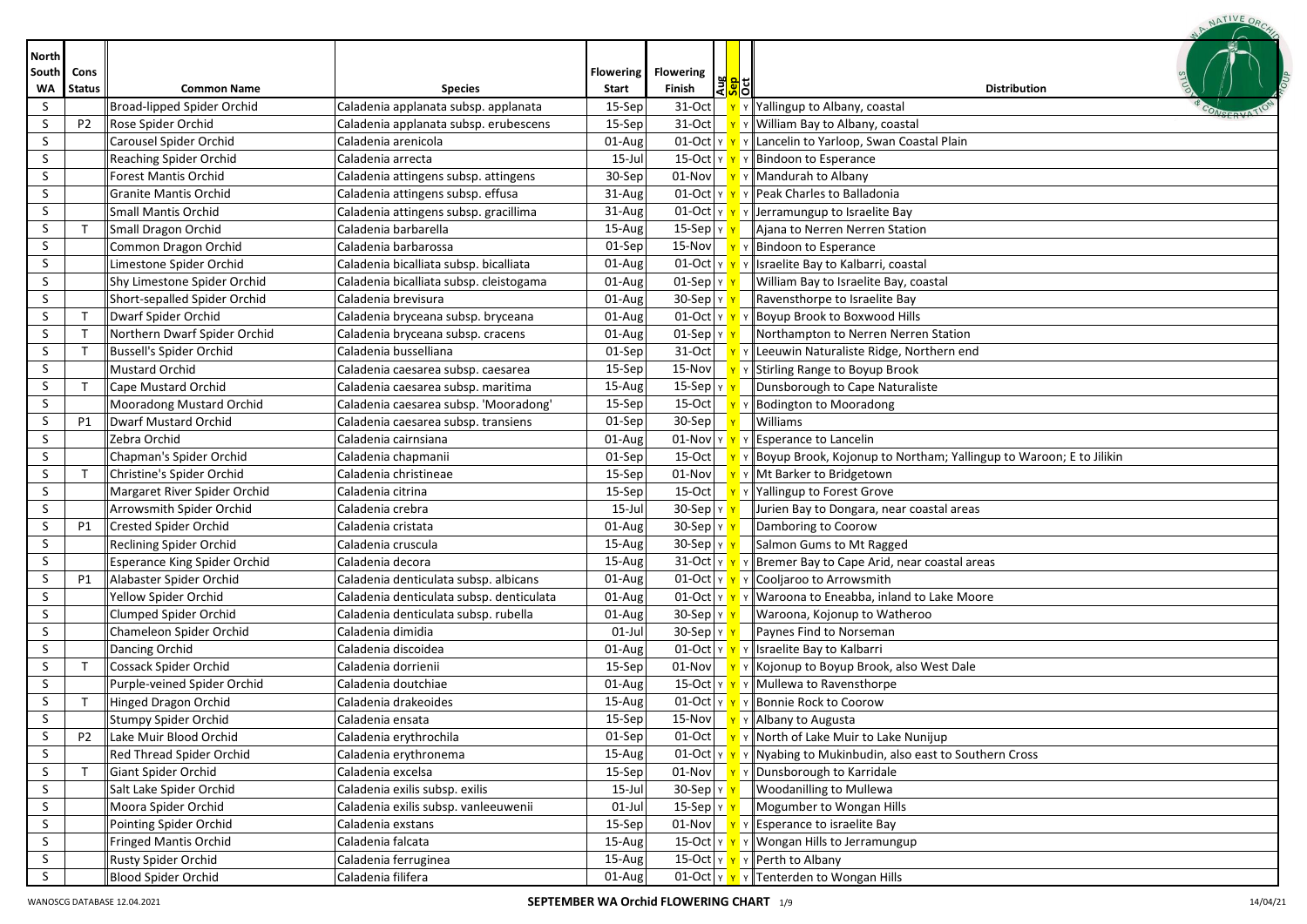| <b>North</b> |               |                                     |                                             |                  |                                                   |                                                                                                                              |
|--------------|---------------|-------------------------------------|---------------------------------------------|------------------|---------------------------------------------------|------------------------------------------------------------------------------------------------------------------------------|
| South        | Cons          |                                     |                                             | <b>Flowering</b> | <b>Flowering</b>                                  |                                                                                                                              |
| WA           | <b>Status</b> | <b>Common Name</b>                  | <b>Species</b>                              | Start            | 꽃 <mark>위</mark> 리<br>Finish                      | <b>Distribution</b>                                                                                                          |
| S            |               | Cowslip Orchid                      | Caladenia flava subsp. flava                | $01$ -Jul        |                                                   | 01-Dec $\ v\ $ $\ v\ $ Geraldton to Israelite Bay                                                                            |
| S            |               | Brookton Highway Cowslip Orchid     | Caladenia flava subsp. 'late red'           | 30-Sep           |                                                   | 31-Oct $\mathbf{v} \times \mathbf{B}$ $\mathbf{v}$ Beverley to Williams                                                      |
| S            |               | Kalbarri Cowslip Orchid             | Caladenia flava subsp. maculata             | $01$ -Jul        | $01$ -Sep $\vert$ $\vert$ $\vert$ $\vert$ $\vert$ | Shark Bay to Perenjori                                                                                                       |
| S            |               | Brookton Highway Spider Orchid      | Caladenia fluvialis                         | 15-Aug           |                                                   | 01-Oct $\  \mathbf{v} \  \mathbf{v} \ $ Williams to York                                                                     |
| S            |               | Crimson Spider Orchid               | Caladenia footeana                          | 15-Jul           |                                                   | 01-Oct   Y   Y    Cranbrook to Binnu, also Hyden, Norseman Rd                                                                |
| S            |               | Ochre Spider Orchid                 | Caladenia fuscolutescens                    | 01-Sep           |                                                   | 15-Oct $\mathbf{v}$ $\mathbf{v}$ Wellstead to Emu Point                                                                      |
| S            |               | Cherry Spider Orchid                | Caladenia gardneri                          | 15-Sep           |                                                   | $\boxed{01-Nov}$ $\boxed{Y}$ Y Yallingup to William Bay                                                                      |
| S            |               | <b>Tuart Spider Orchid</b>          | Caladenia georgei                           | 01-Sep           |                                                   | 15-Oct $\mathbf{v}$ $\mathbf{v}$ Y Yanchep to Busselton                                                                      |
| S            |               | Grass-leafed Spider Orchid          | Caladenia graminifolia                      | 15-Aug           | 30-Sep $\vert$ Y $\vert$ Y                        | Mt Manypeaks to Israelite Bay                                                                                                |
| S.           |               | Pingaring Spider Orchid             | Caladenia graniticola                       | 30-Sep           |                                                   | 15-Oct $\mathbf{v}$ $\mathbf{v}$ Kalgarin to Newdegate                                                                       |
| S            |               | Granite Spider Orchid               | Caladenia granitora                         | 15-Sep           | 01-Nov                                            | Y Y Albany to Cheyne Beach                                                                                                   |
| S            | $\mathsf T$   | Pink Spider Orchid                  | Caladenia harringtoniae                     | 15-Sep           | 01-Nov                                            | Y Y Albany to Nannup                                                                                                         |
| S            |               | Heberle's Spider Orchid             | Caladenia heberleana                        | 01-Sep           |                                                   | 15-Oct $\mathsf{Y}$ $\mathsf{Y}$ Augusta to Cape Arid                                                                        |
| S            |               | <b>Sugar Candy Orchid</b>           | Caladenia hirta subsp. hirta                | 31-Aug           |                                                   | 01-Nov $\mathbf{v} \times \mathbf{v}$ Y Arrowsmith to Albany                                                                 |
| S            |               | Pink Candy Orchid                   | Caladenia hirta subsp. rosea                | 30-Jun           | $30-$ Sep $\vert \vee \vert \vee \vert$           | Kalbarri to Israelite Bay                                                                                                    |
| S            | T             | Hoffman's Spider Orchid             | Caladenia hoffmanii                         | 01-Aug           | $30-$ Sep $\vert \vee \vert \vee \vert$           | Geraldton to the Murchison River                                                                                             |
| S            | $\mathsf{T}$  | Quindanning Spider Orchid           | Caladenia hopperiana                        | 30-Sep           |                                                   | 31-Oct $\mathbf{v} \times \mathbf{Q}$ v Quindanning area                                                                     |
| S            |               | Cream Spider Orchid                 | Caladenia horistes                          | 01-Aug           |                                                   | 01-Oct $\ v\ $ $\ v\ $ Fitzgerald River National Park to Balladonia                                                          |
| S            | T             | <b>Grand Spider Orchid</b>          | Caladenia huegelii                          | 01-Sep           | $31-Oct$ $v$                                      | Y Perth to Capel, Swan Coastal Plain                                                                                         |
| S            |               | <b>Glistening Spider Orchid</b>     | Caladenia incensum                          | 15-Jul           | 15-Sep $ y $                                      | Hyden to Nerren Nerren Station                                                                                               |
| S            |               | Puppet Orchid                       | Caladenia incrassata                        | 01-Aug           | $30-Sep$ $v$                                      | Paynes Find ato Southern Cross                                                                                               |
| S            |               | Funnel-tipped Spider Orchid         | Caladenia infundibularis                    | $30-$ Sep        | 30-Nov $\sqrt{y}$                                 | Y Dunsborough to Northcliffe                                                                                                 |
| S            | P4            | Smooth-lipped Spider Orchid         | Caladenia integra                           | 30-Sep           | $15-Nov$                                          | Y Y Tenterden to Clackline                                                                                                   |
| S            | P4            | Walpole Spider Orchid               | Caladenia interjacens                       | 01-Sep           |                                                   | $\overline{31\text{-}Oct}$ $\overline{Y}$ $\overline{Y}$ Walpole to West Cliff Point                                         |
| S            |               | Pink Fairy                          | Caladenia latifolia                         | 01-Aug           |                                                   | 01-Nov $\sqrt{Y}$ $\sqrt{Y}$ Kalbarri to israelite Bay                                                                       |
| S            | $\mathsf{T}$  | Collie Spider Orchid                | Caladenia leucochila                        | 01-Sep           |                                                   | 31-Oct $\mathbf{v}$ $\mathbf{v}$ Collie area                                                                                 |
| S            |               | <b>Butterfly Orchid</b>             | Caladenia lobata                            | 30-Sep           |                                                   | 15-Nov $\mathbf{v} \times \mathbf{v}$ Planbury to the Stirling Ranges                                                        |
| S            |               | Small-lipped White Spider Orchid    | Caladenia longicauda subsp. albella         | 01-Aug           | 15-Sep   γ <mark>  γ</mark>                       | Eneabba to Gingin, also near Wongan Hills to Mingenew                                                                        |
| S            |               | Southern White Spider Orchid        | Caladenia longicauda subsp. australora      | $01-Sep$         |                                                   | 31-Oct   Y Y   Fitzgerald River National Park to Millar's Point                                                              |
| S            |               | Daddy-long-legs White Spider Orchid | Caladenia longicauda subsp. borealis        | $01$ -Jul        | $30-$ Sep $\frac{1}{x}$                           | Cataby to the Murchison River                                                                                                |
| S            |               | Coastal White Spider Orchid         | Caladenia longicauda subsp. calcigena       | 01-Sep           |                                                   | 31-Oct $\ \mathbf{v}\ $ Y Bunbury to Cliff Head, near coastal areas                                                          |
| S            |               | Hill's White Spider Orchid          | Caladenia longicauda subsp. clivicola       | 01-Sep           |                                                   | 15-Oct   <b>Y</b> Y   Darling Scarp near Harvey; Leeuwin Naturaliste Ridge W of Dunsborough                                  |
| S            |               | Esperance White Spider Orchid       | Caladenia longicauda subsp. crassa          | 01-Aug           |                                                   | 01-Oct $\ v\ $ $\ v\ $ Cape Arid National Park to Jerramungup                                                                |
| S            |               | Stark White Spider Orchid           | Caladenia longicauda subsp. eminens         | 01-Aug           |                                                   | 01-Oct $\ v\ $ $\ v\ $ Moora to Esperance, most common Tenterden to Jerramungup                                              |
| S            | P1            | Island White Spider Orchid          | Caladenia longicauda subsp. insularis       | 01-Aug           | $30$ -Sep $\vert \text{y} \vert \text{y}$         | Esperance (East of)                                                                                                          |
| S.           |               | White Spider Orchid                 | Caladenia longicauda subsp. longicauda      | 01-Aug           |                                                   | 31-Oct $\ v\ $ $\ v\ $ Lancelin to south of Perth, Swan Coastal Plain, Perth to Albany, jarrah forest                        |
| S            |               | Merritt's White Spider Orchid       | Caladenia longicauda subsp. merrittii       | 15-Sep           |                                                   | 31-Oct   Y   Augusta, Margaret River to Nannup                                                                               |
| S            |               | Pallarup White Spider Orchid        | Caladenia longicauda subsp. 'Pallarup Rock' | 01-Aug           |                                                   | 15-Oct $\  \mathbf{v} \ $ $\mathbf{v} \ $ Allocasuarina thickets around granite outcrops between Pallarup Rock and Mt Madden |
| S            |               | Tangled White Spider Orchid         | Caladenia longicauda subsp. redacta         | 01-Sep           |                                                   | 15-Oct   Y Y Collie, Mt Barker to York                                                                                       |
| S            |               | Rigid White Spider Orchid           | Caladenia longicauda subsp. rigidula        | 15-Aug           |                                                   | 01-Oct $\mathbf{v} \times \mathbf{v}$ × Ravensthorpe to Israelite Bay                                                        |
| S            |               | Clubbed Spider Orchid               | Caladenia longiclavata                      | 01-Sep           |                                                   | $\boxed{01\text{-Nov}}$ $\boxed{Y}$ $\boxed{Y}$ Perth to Albany                                                              |
| S            | P1            | Green-comb Spider Orchid            | Caladenia longifimbriata                    | 01-Aug           |                                                   | 30-Sep $\ v\ $   Jerramungup to Esperance                                                                                    |
| S            |               | <b>Blushing Spider Orchid</b>       | Caladenia lorea                             | 15-Aug           |                                                   | 01-Oct $\ v\ $ $\ v\ $ Yanchep to Leeman, also Capel area south of Bunbury                                                   |
| S            | т             | Lemon Spider Orchid                 | Caladenia luteola                           | 01-Sep           |                                                   | 15-Oct $\ \mathbf{v}\ $ $\mathbf{v}\ $ Small area west of Woodanilling to east of Katanning                                  |
| S            |               | Leaping Spider Orchid               | Caladenia macrostylis                       | 01-Aug           |                                                   | 01-Nov $\mathbf{v}$ $\mathbf{v}$ $\mathbf{v}$ Albany to Bindoon                                                              |

NATIVE ORO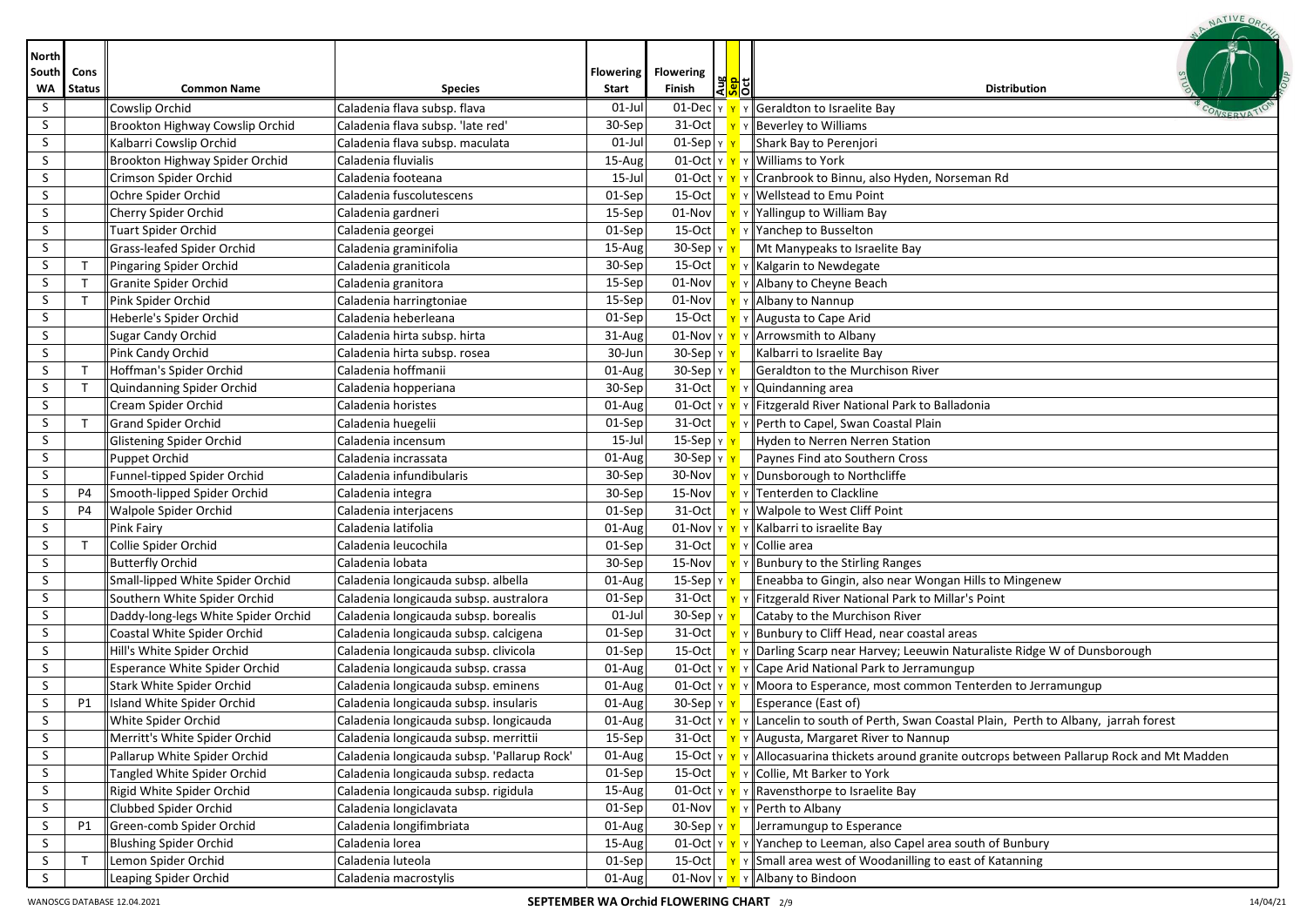| <b>North</b> |                |                                  |                                      |                  |                                                  |                                                                                                                 |
|--------------|----------------|----------------------------------|--------------------------------------|------------------|--------------------------------------------------|-----------------------------------------------------------------------------------------------------------------|
| South        | Cons           |                                  |                                      | <b>Flowering</b> | <b>Flowering</b>                                 |                                                                                                                 |
| WA           | <b>Status</b>  | <b>Common Name</b>               | <b>Species</b>                       | Start            | 용 <mark>해</mark><br>Finish                       | <b>Distribution</b>                                                                                             |
| S            |                | Big Clubbed Spider Orchid        | Caladenia magniclavata               | 01-Sep           | $31-Oct$                                         | $\mathbf{v}$ Y Perth to Albany                                                                                  |
| S            |                | White Fairy Orchid               | Caladenia marginata                  | 30-Sep           |                                                  | 30-Nov $\mathbf{v}$ $\mathbf{v}$ $\mathbf{v}$ Jurien Bay to Israelite Bay                                       |
| S            | $\mathsf T$    | <b>Ballerina Orchid</b>          | Caladenia melanema                   | 01-Aug           | 15-Sep $\vert \texttt{Y} \vert \texttt{Y} \vert$ | Pingrup-Lake Grace area                                                                                         |
| S            |                | Narrow-lipped Dragon Orchid      | Caladenia mesocera                   | $15 - Aug$       |                                                  | 01-Oct $\ v\ $ $\ v\ $ Pingarup to Paynes Find                                                                  |
| S            |                | Western Wispy Spider Orchid      | Caladenia microchila                 | 15-Jul           |                                                  | 01-Oct $\mathbf{v} \times \mathbf{v}$ Y Kondinin to Madura                                                      |
| S            |                | Lazy Spider Orchid               | Caladenia multiclavia                | 01-Sep           |                                                  | 31-Oct $\mathbf{v} \times \mathbf{v}$ Wongan Hills to Ravensthorpe                                              |
| S            |                | Little Pink Fan Orchid           | Caladenia nana subsp. nana           | 30-Sep           |                                                  | 31-Oct $\mathbf{v} \times \mathbf{v}$ Perth to Bremer Bay                                                       |
| S            | P <sub>2</sub> | <b>Exotic Spider Orchid</b>      | Caladenia nivalis                    | 31-Aug           |                                                  | 15-Oct $\mathbf{v} \times \mathbf{v}$ $\mathbf{v}$ Cape Naturaliste (South of)                                  |
| S            |                | Noble Spider Orchid              | Caladenia nobilis                    | $01$ -Jul        |                                                  | 15-Oct $\mathbf{v} \times \mathbf{v}$ Y Capel to Kalbarri                                                       |
| S            |                | Ruby Spider Orchid               | Caladenia occidentalis               | 01-Aug           | 15-Sep Y Y                                       | Bunbury to Arrowsmith                                                                                           |
| S            |                | Dwarf Zebra Orchid               | Caladenia pachychila                 | $31$ -Jul        | $30-$ Sep $\vert$ Y $\vert$ Y                    | Nerren Nerren Station to Mt Ragged                                                                              |
| S            |                | Swamp Spider Orchid              | Caladenia paludosa                   | 01-Sep           |                                                  | 01-Dec $\mathbf{v}$ $\mathbf{v}$ $\mathbf{v}$ Gingin to Gracetown, coastal plain                                |
| S            |                | Ironcaps Spider Orchid           | Caladenia paradoxa                   | 01-Aug           |                                                  | 01-Oct $\mathbf{v} \times \mathbf{v}$ Y Wubin to Norseman                                                       |
| S            |                | King Spider Orchid               | Caladenia pectinata                  | $01$ -Sep        |                                                  | 31-Oct $\mathbf{v} \times \mathbf{w}$ $\mathbf{v}$ Munglinup to Cataby, most abundant Bremer Bay to Rocky Gully |
| S.           |                | Pendant Spider Orchid            | Caladenia pendens subsp. pendens     | 15-Aug           |                                                  | 01-Oct   Y   Y   Wongan Hills to Walpole, also Mt Gibson area                                                   |
| S            |                | Talbot's Spider Orchid           | Caladenia pendens subsp. talbotii    | 01-Sep           |                                                  | 15-Oct $\mathbf{v}$ $\mathbf{v}$ Beverley to Watheroo                                                           |
| S            | P <sub>2</sub> | Slender Sepaled Spider Orchid    | Caladenia perangusta                 | 30-Aug           |                                                  | 01-Oct $\mathbf{v} \times \mathbf{v}$ $\mathbf{v}$ Collie to Franklto                                           |
| S            |                | Rock Spider Orchid               | Caladenia petrensis                  | $31$ -Jul        | $30-Sep y y$                                     | Canna to Paynes Find                                                                                            |
| S            |                | Crab-lipped Spider Orchid        | Caladenia plicata                    | 01-Sep           |                                                  | 01-Nov $\mathbf{v}$ $\mathbf{v}$ $\mathbf{v}$ Nannup to Hopetoun                                                |
| S.           | P <sub>2</sub> | Yuna Spider Orchid               | Caladenia pluvialis                  | 01-Aug           | $01-Sep y y$                                     | Yuna-Mullewa area east of Northampton                                                                           |
| S            |                | Joseph's Spider Orchid           | Caladenia polychroma                 | 01-Sep           |                                                  | 31-Oct   <b>Y</b> Y Fitzgerald River National Park to Boyup Brook                                               |
| S            | $\top$         | Carbunup King Spider Orchid      | Caladenia procera                    | 01-Sep           |                                                  | 01-Nov $\mathbf{v} \times \mathbf{C}$ arbanup to Busselton, and Crooked Brook                                   |
| S            |                | Slender Spider Orchid            | Caladenia pulchra                    | 15-Aug           |                                                  | 01-Oct $\mathbf{v} \times \mathbf{v}$ Pithara to Jerramungup                                                    |
| S            |                | Drooping Spider Orchid           | Caladenia radialis                   | 01-Aug           |                                                  | 01-Oct $\mathbf{v} \times \mathbf{v}$ Y Northampton to Jerramungup                                              |
| S            |                | Perenjori Spider Orchid          | Caladenia remota subsp. parva        | 15-Jul           | 15-Sep $\vert$ Y $\vert$                         | Wubin to Perenjori                                                                                              |
| S            |                | Outback Spider Orchid            | Caladenia remota subsp. remota       | $15$ -Jul        | 15-Sep   γ <mark>  γ</mark>                      | Bonnie Rock to Eurardy Station                                                                                  |
| S            |                | Little Pink Fairy                | Caladenia reptans subsp. reptans     | $01-Jul$         | $01$ -Oct $y$                                    | Y Northampton to Esperance                                                                                      |
| S.           |                | Diamond Spider Orchid            | Caladenia rhomboidiformis            | 01-Sep           | 31-Oct $\frac{1}{x}$                             | Y Busselton to Augusta                                                                                          |
| S            |                | Clown Orchid                     | Caladenia roei                       | 01-Aug           | $01$ -Oct $\vert$ Y $\vert$ Y                    | Y Eurardy Station to Ravensthorpe                                                                               |
| S            |                | Banded Ironstone Spider Orchid   | Caladenia saxicola                   | $31$ -Jul        | $01-Sep$ $y$                                     | Diemals Station to Coolgardie                                                                                   |
| S            |                | Sigmoid Spider Orchid            | Caladenia sigmoidea                  | $01$ -Jul        | 30-Sep Y                                         | Mt Jackson to Mt Ragged                                                                                         |
| S            |                | Eborall's Spider Orchid          | Caladenia sp. 'Bulbarnet'            | 15-Aug           | 30-Sep Y                                         | Moora to Mogumber                                                                                               |
| S            |                | Kellerberrin Wispy Spider Orchid | Caladenia sp. 'Kellerberrin'         | 15-Aug           | 15-Sep Y Y                                       | Woodlands north of Kellerberrin                                                                                 |
| S            |                | Wandoo Spider Orchid             | Caladenia sp. 'Wandoo'               | 01-Sep           | $31-Oct$ $v$                                     | Y York (SW of) to the Pingelly area                                                                             |
| S            |                | Western Wheatbelt Spider Orchid  | Caladenia sp. 'western Wheatbelt'    | 01-Aug           | $30-$ Sep $\frac{1}{x}$                          | Merredin to Corrigin                                                                                            |
| $\varsigma$  | P4             | Sandplain White Spider Orchid    | Caladenia speciosa                   | 15-Aug           |                                                  | 15-Oct $\ v\ $ $\mathbf{Y}$ $\ v\ $ Mundijong to Boyanup, also south to Donnybrook and east to Lake Muir        |
| S            |                | Splendid Spider Orchid           | Caladenia splendens                  | 01-Sep           |                                                  | 01-Nov $\mathbf{v} \times \mathbf{G}$ Y Gingin to Frankland                                                     |
| S            | P <sub>2</sub> | Start's Spider Orchid            | Caladenia startiorum                 | 31-Aug           |                                                  | 15-Oct $\ v\ $ $\ v\ $ Mt Barker to the Porongorup Range                                                        |
| $\sf S$      |                | Tenterden Yellow Spider Orchid   | Caladenia straminichila              | 01-Aug           |                                                  | 01-Oct $\mathbf{v} \times \mathbf{v}$ Y Porongorup Range to Manjimup                                            |
| S            | P <sub>2</sub> | Island Point Spider Orchid       | Caladenia swartsiorum                | 15-Sep           |                                                  | 15-Oct $\ \mathbf{v}\ $ $\mathbf{v}\ $ South of Mandurah to Kemerton, mainly along the estuary                  |
| S            |                | Scott River Spider Orchid        | Caladenia thinicola                  | 01-Sep           |                                                  | 01-Nov $\mathbf{v} \times \mathbf{v}$ $\mathbf{v}$ Cape Naturaliste to the Warren River                         |
| S.           |                | Northern Darting Spider Orchid   | Caladenia uliginosa subsp. candicans | 30-Sep           |                                                  | 31-Oct $\mathbf{v} \times \mathbf{v}$ York to Wandering                                                         |
| S            | P1             | Frail Spider Orchid              | Caladenia uliginosa subsp. patulens  | 30-Sep           |                                                  | $\overline{31}$ -Oct $\overline{Y}$ $\overline{Y}$ Harvey to Nannup                                             |
| S            |                | Darting Spider Orchid            | Caladenia uliginosa subsp. uliginosa | 30-Sep           |                                                  | 01-Nov $\mathbf{v} \times \mathbf{B}$ Y Boddington to Mt Barker, also north to Beverley                         |
| S            | <b>P1</b>      | Lake Muir Spider Orchid          | Caladenia validinervia               | 15-Aug           |                                                  | 31-Oct $\ $ $\mathsf{Y}$ $\ $ $\mathsf{Y}$ $\ $ Collie to Rocky Gully                                           |

NATIVE ORO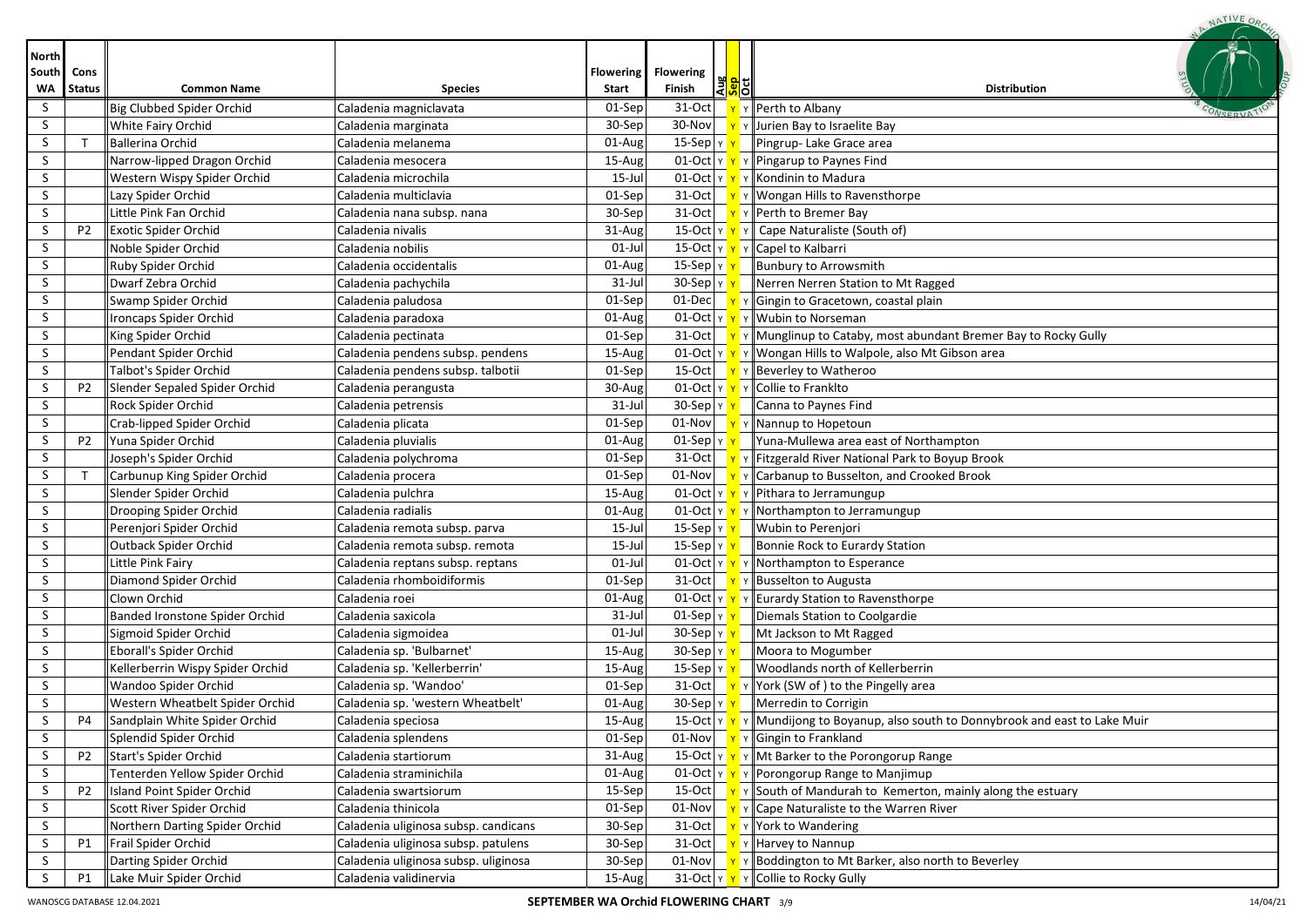|                                    |                       |                                  |                                    |                           |                                                |                    | NATIVE OR                                                                                                       |
|------------------------------------|-----------------------|----------------------------------|------------------------------------|---------------------------|------------------------------------------------|--------------------|-----------------------------------------------------------------------------------------------------------------|
| <b>North</b><br>South<br><b>WA</b> | Cons<br><b>Status</b> | <b>Common Name</b>               | <b>Species</b>                     | <b>Flowering</b><br>Start | <b>Flowering</b><br>Finish                     | 果 <mark>이</mark> 이 | <b>Distribution</b>                                                                                             |
| S                                  |                       | Common Spider Orchid             | Caladenia varians                  | $01$ -Jul                 | $15$ -Oct $ v $                                |                    | Y Kalbarri to Esperance                                                                                         |
| S                                  | T                     | Dunsborough Spider Orchid        | Caladenia viridescens              | 01-Sep                    | 31-Oct                                         |                    | Y Yallingup to Busselton                                                                                        |
| S                                  |                       | Mohawk Spider Orchid             | Caladenia voigtii                  | 01-Aug                    | 15-Oct $ v $                                   |                    | Bremer Range to Balladonia                                                                                      |
| S                                  | $\top$                | Kalbarri Spider Orchid           | Caladenia wanosa                   | 01-Aug                    | 15-Sep $\vert$ Y                               |                    | Mullewa to Kalbarri                                                                                             |
| S                                  | т                     | William's Spider Orchid          | Caladenia williamsiae              | 15-Jul                    | $01-Sep$ $y$                                   |                    | Near Brookton and Chinocup                                                                                      |
| S                                  |                       | Wheatbelt Spider Orchid          | Caladenia x cala                   | 01-Sep                    | 31-Oct                                         |                    | Y   Wongan Hills to Ravesthorpe                                                                                 |
| S                                  |                       | Northern Sandplain Spider Orchid | Caladenia x coactescens            | 01-Aug                    | 30-Sep   Y <mark>'</mark>                      |                    | Dongara to Jurien Bay, coastal                                                                                  |
| S                                  |                       | Elusive Spider Orchid            | Caladenia x eludens                | 01-Sep                    | 31-Oct                                         |                    | Boyup Brook-Collie area                                                                                         |
| S                                  |                       | Enigmatic Spider Orchid          | Caladenia x enigma                 | 01-Sep                    | $31-Oct$                                       |                    | v    Watheroo to Munglinup                                                                                      |
| S                                  |                       | Prisoner Orchid                  | Caladenia x ericksoniae            | 15-Aug                    | 15-Oct Y Y                                     |                    | $\mathbf{v}$ Bolgart to Katanning                                                                               |
| S                                  |                       | Dusky Fairy Orchid               | Caladenia x erminea                | 01-Sep                    | 30-Nov                                         |                    | $\mathbf{v}$ $\mathbf{v}$ Esperance to the Leeuwin-Naturaliste Ridge                                            |
| S                                  |                       | Dark-tipped Spider Orchid        | Caladenia x exoleta                | 01-Aug                    |                                                |                    | 31-Oct $\mathbf{v} \times \mathbf{v}$ $\mathbf{v}$ Paynes Find to Norseman                                      |
| S                                  |                       | Protruding Spider Orchid         | Caladenia x exserta                | 01-Sep                    |                                                |                    | 30-Nov $\mathbf{v} \times \mathbf{v}$ Y York to Rocky Gully                                                     |
| S                                  | P1                    | Ornate Spider Orchid             | Caladenia x hopperi                | 15-Aug                    | 15-Sep $\vert$ $\vert$ $\vert$ $\vert$ $\vert$ |                    | Near Pithara to west of Miling                                                                                  |
| S                                  |                       | Southern Forest Spider Orchid    | Caladenia x hypata                 | 01-Sep                    | 30-Nov                                         |                    | <mark>Y</mark> Y Bridgetown to Mt Barker                                                                        |
| S                                  |                       | Cerise Spider Orchid             | Caladenia x idiastes               | 01-Sep                    | 31-Oct                                         |                    | $\mathbf{v}$ $\mathbf{v}$ Cape Leeuwin to Cape Naturaliste to Northcliffe                                       |
| S                                  |                       | Lavender Spider Orchid           | Caladenia x lavandulacea           | 01-Sep                    | 30-Sep                                         |                    | York to Narrogin                                                                                                |
| S                                  |                       | Bent Spider Orchid               | Caladenia x resupina               | 30-Sep                    | 31-Oct                                         |                    | Y Jerramungup to Popanyinning                                                                                   |
| S                                  |                       | Spectacular Spider Orchid        | Caladenia x spectabilis            | 15-Aug                    |                                                |                    | 31-Oct $\mathbf{v} \times \mathbf{v}$ Kalbarri to Esperance                                                     |
| S                                  |                       | <b>Tinged Spider Orchid</b>      | Caladenia x suffusa                | 01-Aug                    |                                                |                    | 31-Oct $\mathbf{v} \times \mathbf{v}$ Murchison River to Mt Ragged                                              |
| S                                  | P4                    | Shy Spider Orchid                | Caladenia x triangularis           | 01-Aug                    | $31$ -Oct $\frac{1}{11}$                       |                    | ■ Y Kalbarri to Esperance                                                                                       |
| S                                  |                       | Delicate Spider Orchid           | Caladenia x tryphera               | 01-Aug                    | $30-Sep$ $y$                                   |                    | Holt Rock to Grasspatch                                                                                         |
| S                                  |                       | Primrose Spider Orchid           | Caladenia xantha                   | 01-Jul                    | $01-Sep y $                                    |                    | Mogumber to Kendenup, occ. Darling Scarp to the Swan Coastal Plain                                              |
| S                                  | т                     | Mallee Beard Orchid              | Calochilus pruinosus               | 31-Aug                    |                                                |                    | 01-Oct $\ v\ $ $\ v\ $ Hopetoun to Eyre on the Great Australian Bight                                           |
| S                                  | <b>P1</b>             | <b>Boyup Beard Orchid</b>        | Calochilus sp. 'Boyup Brook'       | 15-Sep                    | 31-Oct                                         |                    | Y Boyup Brook area                                                                                              |
| S                                  |                       | Wandoo Beard Orchid              | Calochilus stramenicola            | 15-Sep                    | $15-Oct$                                       |                    | Y Clackline to Narrogin                                                                                         |
| S                                  |                       | Sandhill Helmet Orchid           | Corybas despectans                 | 01-Jul                    | $01-Sep$ $y$                                   |                    | Israelite Bay to Bunbury                                                                                        |
| S                                  | P4                    | Crystal Helmet Orchid            | Corybas limpidus                   | 01-Jul                    | $01-Sep$ $y$                                   |                    | Walpole to Thomas River, coastal                                                                                |
| S                                  |                       | Common Helmet Orchid             | Corybas recurvus                   | 01-Jun                    | $01-Sep$ $v$                                   |                    | Gingin to Albany                                                                                                |
| S                                  |                       | Slipper Orchid                   | Cryptostylis ovata                 | 30-Sep                    | $15$ -Jun                                      |                    | $\mathbf{v}$ $\mathbf{v}$ Perth to Albany with isolated populations east of Esperance                           |
| S                                  |                       | Dainty Blue Orchid               | Cyanicula amplexans                | 01-Aug                    | $01$ -Oct $\vert$ Y $\vert$ Y                  |                    | Y North of Kalbarri to Norseman                                                                                 |
| S                                  |                       | Western Tiny Blue Orchid         | Cyanicula aperta                   | 01-Aug                    |                                                |                    | 01-Oct $\ v\ $ $\ v\ $ Dumbleyung to Mt Ragged                                                                  |
| S                                  |                       | Powder-blue China Orchid         | Cyanicula ashbyae                  | 15-Sep                    | 01-Nov                                         |                    | γ   Pingrup to Beacon                                                                                           |
| S                                  | P <sub>3</sub>        | Fragrant China Orchid            | Cyanicula fragrans                 | 15-Aug                    | $30$ -Sep $\vert \text{y} \vert \text{y}$      |                    | Mt Magnet to Beacon                                                                                             |
| $\varsigma$                        |                       | <b>Blue China Orchid</b>         | Cyanicula gemmata                  | $01$ -Aug                 |                                                |                    | 01-Nov $\mathbf{v} \times \mathbf{v}$ Y Kalbarri to Israelite Bay                                               |
| S                                  |                       | Pale China Orchid                | Cyanicula gertrudiae               | 01-Sep                    |                                                |                    | 30-Nov $\mathbf{v} \times \mathbf{v}$ Yallingup to Albany, coastal                                              |
| S.                                 | P <sub>2</sub>        | White China Orchid               | Cyanicula ixioides subsp. candida  | 01-Sep                    | $31-Oct$                                       |                    | <mark>Y</mark> Y York to Bindoon                                                                                |
| S                                  | P4                    | Yellow China Orchid              | Cyanicula ixioides subsp. ixioides | 01-Sep                    | $31-Oct$                                       |                    | <mark>Y</mark> Y York to Bindoon                                                                                |
| S                                  |                       | Granite China Orchid             | Cyanicula nikulinskyae             | 01-Sep                    |                                                |                    | 01-Nov $\mathbf{v} \times \mathbf{v}$ Fitzgerald River National Park to Israelite Bay, also inland to Mt Ridley |
| S                                  |                       | Silky Blue Orchid                | Cyanicula sericea                  | 01-Aug                    |                                                |                    | 01-Oct $\ $ $\mathbf{v}$ $\ $ $\mathbf{v}$ $\ $ Esperance to Jurien Bay                                         |
| S                                  |                       | Dale China Orchid                | Cyanicula sp. 'Dale'               | 01-Sep                    |                                                |                    | 31-Oct $\mathbf{v} \times \mathbf{R}$ Y Near Dale                                                               |
| S                                  | P1                    | Esperance China Orchid           | Cyanicula sp. 'Esperance'          | 01-Sep                    |                                                |                    | 01-Nov $\mathbf{v} \times \mathbf{F}$ $\mathbf{v}$ Esperance to Israelite Bay                                   |
| N                                  |                       | Native cymbidium                 | Cymbidium canaliculatum            | 01-Sep                    |                                                |                    | 30-Nov $\mathbf{v} \times \mathbf{v}$ + Halls Creek to Broome and north to Kununurra                            |
| S                                  |                       | Midge Orchid                     | Cyrtostylis huegelii               | 01-Jul                    | $30$ -Sep $\vert \text{y} \vert \text{y}$      |                    | Kalbarri to east of Esperance                                                                                   |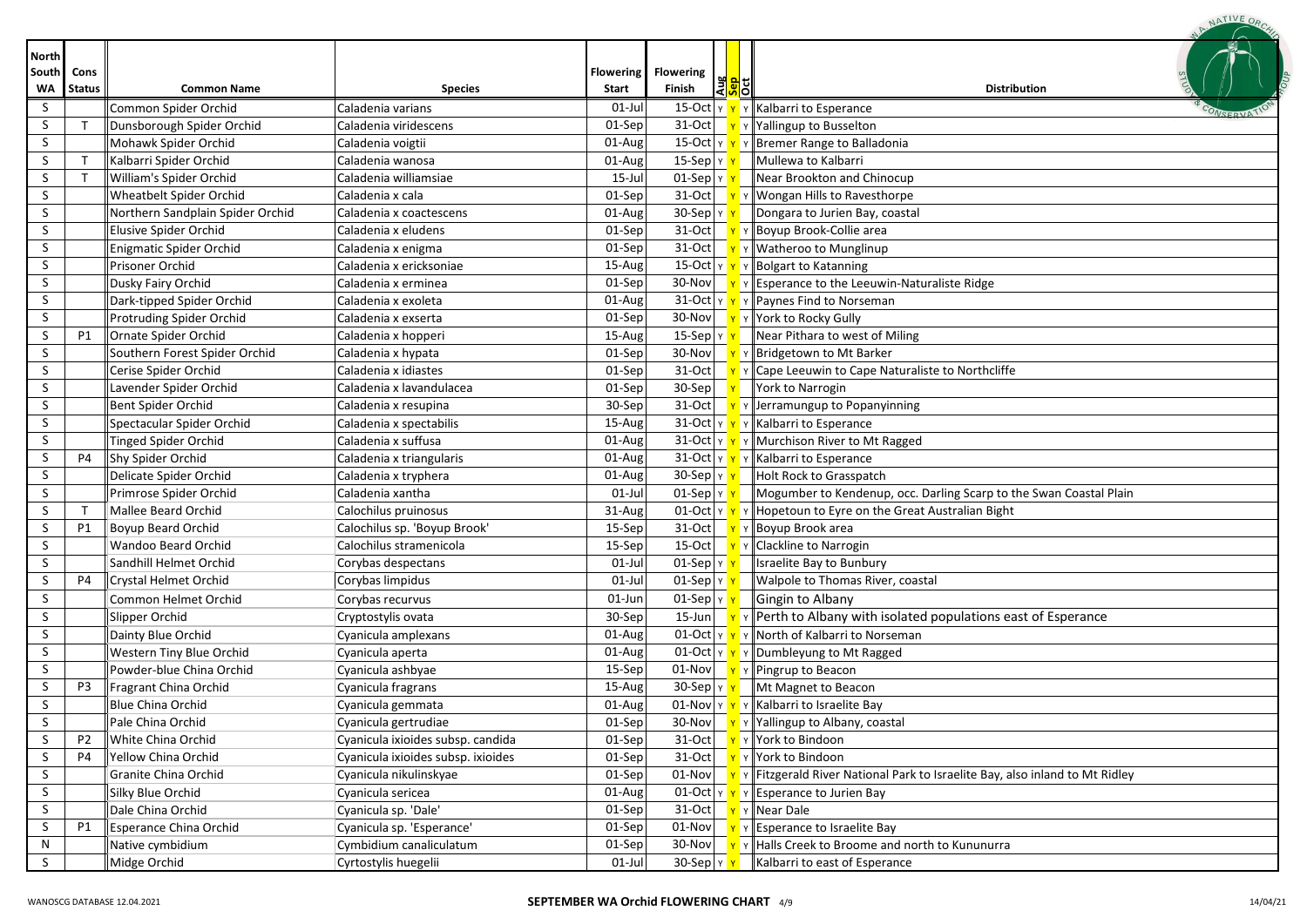|                             |                       |                                 |                                    |                           |                                          |                                        | NATIVE OR                                                                     |
|-----------------------------|-----------------------|---------------------------------|------------------------------------|---------------------------|------------------------------------------|----------------------------------------|-------------------------------------------------------------------------------|
| <b>North</b><br>South<br>W٨ | Cons<br><b>Status</b> | <b>Common Name</b>              | <b>Species</b>                     | <b>Flowering</b><br>Start | <b>Flowering</b><br>Finish               | Au <mark>s</mark><br><mark>Sp</mark> d | <b>Distribution</b>                                                           |
| S                           |                       | Cape Mosquito Orchid            | Cyrtostylis sp. 'Cape Naturaliste' | 01-Aug                    | 30-Sep                                   |                                        | Dunsborough to Conto Beach, Leeuwin Naturaliste Ridge                         |
| S.                          |                       | <b>Gnat Orchid</b>              | Cyrtostylis tenuissima             | 01-Sep                    | 30-Nov                                   |                                        | Y Perth to east of Esperance                                                  |
| S.                          |                       | Giant Donkey Orchid             | Diuris amplissima                  | 01-Sep                    | $01-Nov$                                 |                                        | Capel to Mt Barker, also at Mt Dale                                           |
| S.                          |                       | Western Wheatbelt Donkey Orchid | Diuris brachyscapa                 | $01$ -Jul                 | $30-Sep$ $y$                             |                                        | York, Tenterden to Ravensthorpe, mainly east of Albany Hwy                    |
| S.                          | P <sub>2</sub>        | Short-nosed Donkey Orchid       | Diuris brevis                      | 30-Jul                    | $30-Sep$ $y$                             |                                        | Perth (South of)                                                              |
| S.                          |                       | Sedge-loving Donkey Orchid      | Diuris carecta                     | 15-Aug                    | $01$ -Oct $\vert$ Y $\vert$ Y            |                                        | Y Binnu to Nerren Nerren Sta, N of Murchison River and inland to E Yuna NR    |
| S.                          |                       | <b>Elegant Donkey Orchid</b>    | Diuris concinna                    | 15-Sep                    | $01$ -Dec                                |                                        | Y Cape Arid to Fitzgerald River National Park                                 |
| S.                          |                       | <b>Spectacled Donkey Orchid</b> | Diuris conspicillata               | 01-Aug                    | $30-Sep$ $y$                             |                                        | Esperance area                                                                |
| S                           |                       | Common Donkey Orchid            | Diuris corymbosa                   | 01-Aug                    |                                          |                                        | 31-Oct $\mathbf{v} \times \mathbf{v}$   Gingin to Bunbury, inland to Brookton |
| S                           |                       | Kemerton Donkey Orchid          | Diuris cruenta                     | 15-Aug                    | 30-Sep $\vert \vee \vert$                |                                        | Lake Clifton to Capel, near coastal areas                                     |
| S                           |                       | Common Bee Orchid               | Diuris decrementa                  | 15-Aug                    | 30-Sep $\frac{1}{x}$                     |                                        | Perth (North of) to Esperance (East of)                                       |
| S                           |                       | Cat's Face Orchid               | Diuris filifolia                   | 01-Sep                    | $31-Oct$                                 |                                        | Y York to Mt Barker                                                           |
| S                           |                       | Yellow Granite Donkey Orchid    | Diuris hazeliae                    | 01-Aug                    | $30-Sep$ $y$                             |                                        | Paynes Find to Balladonia                                                     |
| S                           |                       | Little Esperance Bee Orchid     | Diuris immaculata                  | 01-Sep                    | $01-Nov$                                 |                                        | $\mathbf{v}$ $\mathbf{v}$ Esperance (NE of) to Cape Arid                      |
| S                           |                       | Dunsborough Donkey Orchid       | Diuris jonesii                     | 01-Sep                    | $31-Oct$                                 |                                        | Y Dunsborough to Albany                                                       |
| S                           |                       | Bee Orchid                      | Diuris laxiflora                   | 01-Sep                    | $01-Nov$                                 |                                        | $\mathbf{y}$ y Gingin to Esperance                                            |
| S.                          |                       | Green Range Donkey Orchid       | Diuris littoralis                  | $01$ -Jul                 | $01-Sep y y$                             |                                        | Denmark to Esperance, coastal and near coastal                                |
| S.                          |                       | Purple Pansy Orchid             | Diuris longifolia                  | 01-Sep                    | 15-Dec                                   |                                        | <b>T</b> Y Albany to Peth                                                     |
| S.                          |                       | Pansy Orchid                    | Diuris magnifica                   | 01-Aug                    | $01$ -Oct $ y $                          |                                        | Y Mandurah to Lancelin                                                        |
| S                           | $\mathsf{T}$          | Dwarf Bee Orchid                | Diuris micrantha                   | 01-Sep                    | $15-Oct$                                 |                                        | Y Perth to Boyup Brook                                                        |
| S                           |                       | Pale Donkey Orchid              | Diuris pallescens                  | 15-Aug                    | $30-Sep$ $y$                             |                                        | Moora to Mingenew                                                             |
| S.                          |                       | Granite Bee Orchid              | Diuris picta                       | 30-Sep                    | 30-Nov                                   |                                        | Y Lake King to Menzies                                                        |
| S                           |                       | Yalgorup Donkey Orchid          | Diuris porphyrochila               | 31-Aug                    | $01$ -Oct $y$ $y$                        |                                        | Y Mandurah to Bunbury (possibly to Margaret River)                            |
| S.                          |                       | Small-flowered Donkey Orchid    | Diuris porrifolia                  | $31$ -Jul                 | $30-Sep$ $y$                             |                                        | Perth to Boyup Brook, between Albany Hwy and SW Hwy                           |
| S.                          |                       | Beautiful Donkey Orchid         | Diuris pulchella                   | 15-Jul                    | $30-Sep$ $v$                             |                                        | Salmon Gums, Esperance to Balladonia                                          |
| S                           | $\mathsf{T}$          | Purdie's Donkey Orchid          | Diuris purdiei                     | 01-Sep                    | $31$ -Oct $\overline{y}$                 |                                        | Y Perth to Yarloop                                                            |
| S                           |                       | Dainty Donkey Orchid            | Diuris refracta                    | $31$ -Jul                 | $01-Sep$ $y$                             |                                        | Bindoon to Northampton                                                        |
| S                           |                       | Northampton Bee Orchid          | Diuris segregata                   | 01-Aug                    | $01-Sep$ $y$                             |                                        | Eneabba to Kalbarri                                                           |
| S                           |                       | Northern Bee Orchid             | Diuris septentrionalis             | 15-Aug                    | 15-Sep $\vert$ Y                         |                                        | Regans Ford to Kalbarri                                                       |
| S                           |                       | <b>Bristly Donkey Orchid</b>    | Diuris setacea                     | 15-Sep                    | $01$ -Jan                                |                                        | Esperance to Kalbarri                                                         |
| S                           |                       | Northampton Donkey Orchid       | Diuris sp. 'Augusta'               | 01-Aug                    | 15-Sep $ Y $                             |                                        | Geralton to Kalbarri                                                          |
| S                           |                       | Rock-Loving Donkey Orchid       | Diuris sp. 'Scaddan'               | $01$ -Jul                 | $01-Sep$ $y$                             |                                        | Scaddan to Hyden                                                              |
| S                           |                       | Little Williams Donkey Orchid   | Diuris sp. 'Williams'              | 01-Aug                    | $01-Sep$ Y                               |                                        | Williams area                                                                 |
| S                           |                       | Mottled Donkey Orchid           | Diuris suffusa                     | 31-Aug                    | 30-Sep   γ <mark>  γ</mark>              |                                        | Bencubbin, Trayning, Wyalkatchem to Koorda                                    |
| S                           |                       | Sandplain Donkey Orchid         | Diuris tinctoria                   | 01-Sep                    | $31-Oct$ $v$                             |                                        | Y Mandurah to Bunbury                                                         |
| S.                          |                       | Arrowsmith Pansy Orchid         | Diuris tinkeri                     | $31$ -Jul                 | 30-Sep Y Y                               |                                        | Yanchep to Geraldton                                                          |
| S                           | P1                    | Lost Hammer Orchid              | Drakaea andrewsiae                 | 01-Sep                    | $30-Sep$                                 |                                        | Gnowangerup to Tunny                                                          |
| S                           |                       | Kneeling Hammer Orchid          | Drakaea concolor                   | 01-Aug                    | 30-Sep $\frac{1}{x}$                     |                                        | Watheroo to Kalbarri                                                          |
| S.                          |                       | Late Hammer Orchid              | Drakaea confluens                  | 30-Sep                    | $15-Nov$                                 |                                        | Y Boyup Brook to Stirling Range                                               |
| S.                          |                       | King-in-his-carriage            | Drakaea glyptodon                  | 15-Aug                    |                                          |                                        | 31-Oct $\mathbf{v} \times \mathbf{v}$ Fineabba to Esperance                   |
| S                           |                       | Slender Hammer Orchid           | Drakaea gracilis                   | 01-Aug                    |                                          |                                        | 31-Oct $\mathbf{v} \times \mathbf{v}$   Bindoon to Bremer Bay                 |
| S.                          | $\mathsf{T}$          | Lonely Hammer Orchid            | Drakaea isolata                    | $01-Sep$                  | 15-Oct $\mathbf{v}$ $\mathbf{v}$ Pingrup |                                        |                                                                               |
| S                           |                       | Warty Hammer Orchid             | Drakaea livida                     | 15-Aug                    |                                          |                                        | 15-Oct   Y   Y   Fitzgerald River National Park to Watheroo                   |
| S                           | $\mathsf{T}$          | Dwarf Hammer Orchid             | Drakaea micrantha                  | $01-Sep$                  |                                          |                                        | 31-Oct $\mathbf{v}$ $\mathbf{v}$ Perth to Albany                              |
| S                           |                       |                                 | Drakaea sp. 'coastal plain'        | 01-Aug                    |                                          |                                        | 31-Oct $\ v\ $ $\ v\ $ Heathy open forest on the coastal plain south of Perth |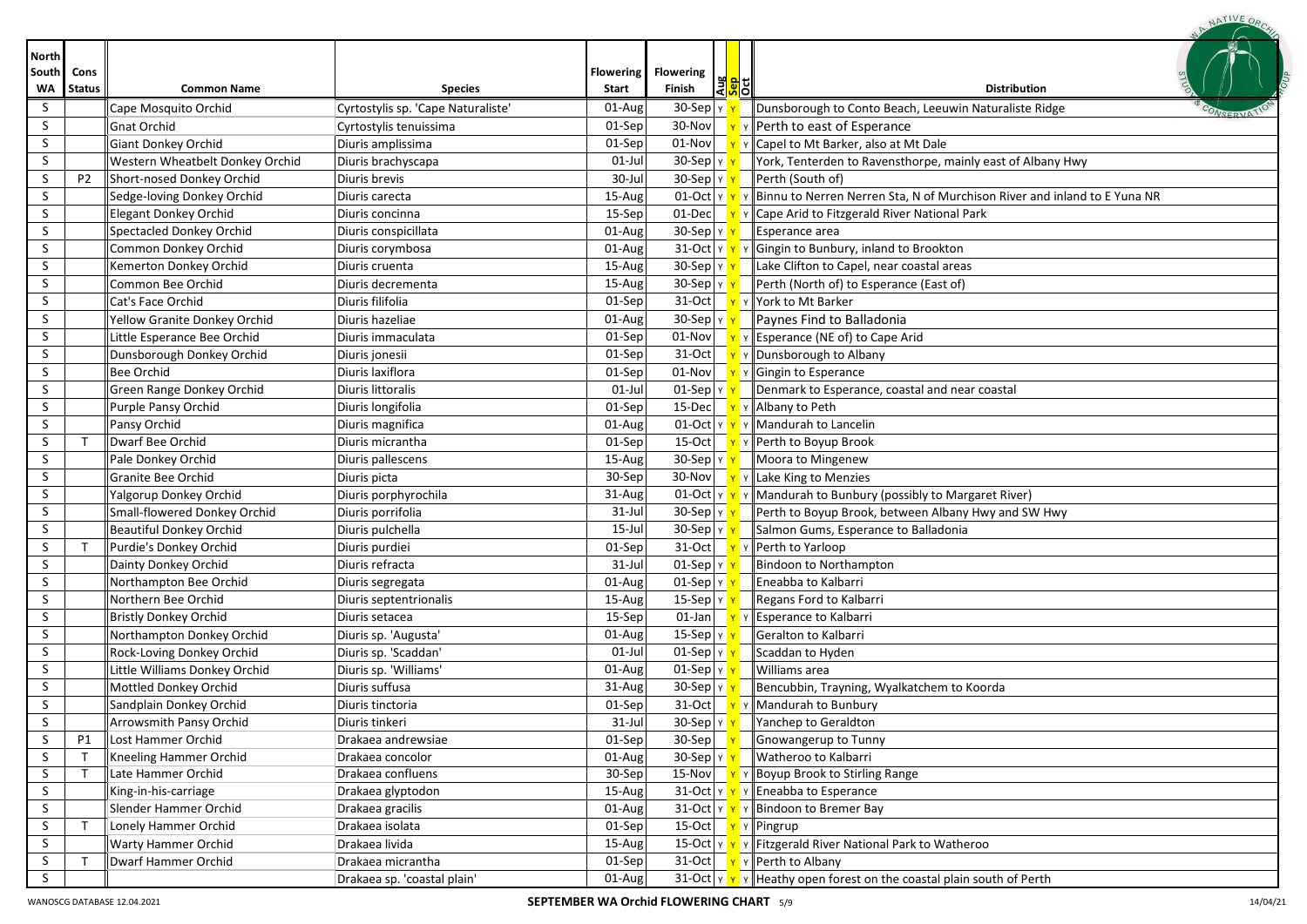|                                    |                       |                                |                                      |                           |                                         |                    | NATIVE OR                                                                                             |
|------------------------------------|-----------------------|--------------------------------|--------------------------------------|---------------------------|-----------------------------------------|--------------------|-------------------------------------------------------------------------------------------------------|
| <b>North</b><br>South<br><b>WA</b> | Cons<br><b>Status</b> | <b>Common Name</b>             | <b>Species</b>                       | <b>Flowering</b><br>Start | <b>Flowering</b><br>Finish              | 꽃 <mark>위</mark> 리 | <b>Distribution</b>                                                                                   |
| S.                                 |                       | Narrow-lipped Hammer Orchid    | Drakaea thynniphila                  | 01-Sep                    | 31-Oct                                  |                    | Y Busselton to Bremer Bay                                                                             |
| S                                  |                       | Purple Enamel Orchid           | Elythranthera brunonis               | 01-Aug                    |                                         |                    | 01-Nov $\mathbf{v}$ $\mathbf{v}$ $\mathbf{v}$ Kalbarri to Israelite Bay                               |
| S                                  |                       | Pink Enamel Orchid             | Elythranthera emarginata             | 15-Sep                    |                                         |                    | 15-Dec $\mathbf{v}$ $\mathbf{v}$ $\mathbf{v}$ Jurien Bay to Ravensthorpe                              |
| S                                  |                       | Sugar Orchid                   | Ericksonella saccharata              | 01-Aug                    | $30-$ Sep $\frac{1}{x}$                 |                    | Paynes Find to Israelite Bay                                                                          |
| S                                  |                       | Pink Bunny Orchid              | Eriochilus scaber subsp. scaber      | $01$ -Jul                 | $01$ -Sep $\vert \vee \vert \vee \vert$ |                    | Jurien Bay to Cape Arid National Park                                                                 |
| S                                  |                       | Slender Bunny Orchid           | Eriochilus tenuis                    | 01-Sep                    |                                         |                    | 01-Dec $\mathbf{v}$ $\mathbf{v}$ Perth to Albany                                                      |
| Ν                                  | P3                    | Kimberley grass orchid         | Eulophia bicallosa                   | 01-Aug                    |                                         |                    | 31-Dec $\sqrt{\mathbf{r}}$ $\sqrt{\mathbf{r}}$ Kimberley region, King Leopold Range to Kalumburu      |
| S                                  |                       | Rabbit Orchid                  | Leptoceras menziesii                 | 01-Sep                    |                                         |                    | $\boxed{01-Nov}$ $\boxed{Y}$ Y Geraldton (North of) to Israelite Bay                                  |
| S.                                 |                       | <b>Rattle Beaks</b>            | Lyperanthus serratus                 | 01-Sep                    |                                         |                    | 31-Oct $\mathbf{v}$ $\mathbf{v}$ Perth to Israelite Bay                                               |
| S                                  |                       | Swamp Mignonette Orchid        | Microtis atrata                      | 01-Sep                    |                                         |                    | 30-Nov $\mathbf{v}$ $\mathbf{v}$ $\mathbf{v}$ Jurien Bay to Israelite Bay                             |
| S                                  |                       | Cupped Mignonette Orchid       | Microtis cupularis                   | 01-Sep                    |                                         |                    | 30-Nov $\mathbf{v}$ $\mathbf{v}$ Perth to Thomas River, east of Esperance                             |
| S                                  |                       | Slender Mignonette Orchid      | Microtis eremaea                     | 31-Aug                    |                                         |                    | 31-Oct $\mathbf{v} \times \mathbf{v}$ Palladonia to Cue                                               |
| S                                  |                       | Desert Mignonette Orchid       | Microtis eremicola                   | 01-Sep                    |                                         |                    | 31-Oct $\mathbf{v} \times \mathbf{v}$ + Hyden to Balladonia                                           |
| S                                  |                       | Granite Mignonette Orchid      | Microtis graniticola                 | 01-Sep                    |                                         |                    | $\overline{01}$ -Nov $\overline{Y}$ $\gamma$ Mullewa to Balladonia                                    |
| S                                  |                       | Common Mignonette Orchid       | Microtis media subsp. media          | 30-Aug                    |                                         |                    | 31-Jan $\frac{1}{x}$ $\frac{1}{x}$ $\frac{1}{x}$ Shark Bay to Eyre                                    |
| S                                  |                       | Dark Mignonette Orchid         | Microtis orbicularis                 | 31-Aug                    |                                         |                    | 31-Dec $\ v\ $ $\ v\ $ Dongara to Cape le Grand, east of Esperance                                    |
| S                                  | P <sub>2</sub>        | Alcock's Duck Orchid           | Paracaleana alcockii                 | 15-Sep                    |                                         |                    | 15-Oct $\mathbf{v} \times \mathbf{M}$ Y Murchison River (North of)                                    |
| S                                  | P <sub>2</sub>        | Darling Range Duck Orchid      | Paracaleana ferricola                | 30-Sep                    |                                         |                    | 15-Nov $\mathbf{v} \times \mathbf{v}$ Y Darling Range (above Kelmscott)                               |
| S                                  |                       | Hort's Duck Orchid             | Paracaleana hortiorum                | 01-Sep                    |                                         |                    | 31-Oct $\mathbf{v}$ $\mathbf{v}$ Perth to Albany                                                      |
| S                                  |                       | Midget Duck Orchid             | Paracaleana Iyonsii                  | 30-Sep                    |                                         |                    | 30-Nov $\mathbf{v} \times \mathbf{v}$ Murchison River (North of) to Southern Cross                    |
| S                                  |                       | Flying Duck Orchid             | Paracaleana nigrita                  | 01-Aug                    |                                         |                    | 31-Oct $\ v\ $ $\ v\ $ Eneabba to Esperance                                                           |
| S                                  |                       | Smooth-billed Duck Orchid      | Paracaleana terminalis               | 01-Aug                    |                                         |                    | 15-Sep $\ v\ $ Lake Pinjarega to Nerren Nerren Station, north of Murchison River; and Wongan Hills    |
| S                                  |                       | Broad-billed Duck Orchid       | Paracaleana triens                   | 01-Sep                    |                                         |                    | 31-Oct $\ \mathbf{v}\ $ $\ \mathbf{W}$ ongan Hills to esperance, scattered populations                |
| S                                  |                       | <b>Blue Fairy Orchid</b>       | Pheladenia deformis                  | 31-May                    |                                         |                    | 31-Oct $\sqrt{\gamma}$ $\gamma$ Murchison River to Israelite bay                                      |
| S                                  |                       | Limestone Leek Orchid          | Prasophyllum calcicola               | 01-Sep                    |                                         |                    | 31-Oct $\ \mathbf{v}\ $ $\mathbf{v}\ $ Zuytdorf Cliffs to Israelite Bay, coastal areas                |
| S                                  |                       | <b>Hooded Leek Orchid</b>      | Prasophyllum cucullatum              | 15-Sep                    |                                         |                    | 31-Oct $\mathbf{v} \times \mathbf{M}$ $\mathbf{v}$ Margaret River to Israelite Bay                    |
| S.                                 |                       | Darling Scarp Leek Orchid      | Prasophyllum cuneatum                | 15-Sep                    |                                         |                    | 31-Oct   Y Y Greenmount to Armadale, Darling Scarp                                                    |
| S                                  |                       | Pouched Leek Orchid            | Prasophyllum cyphochilum             | 01-Sep                    |                                         |                    | 31-Oct $\mathbf{v}$ $\mathbf{v}$ Kalbarri to Israelite Bay                                            |
| S                                  |                       | <b>Tall Leek Orchid</b>        | Prasophyllum elatum                  | 15-Aug                    |                                         |                    | 01-Nov $\mathbf{v} \times \mathbf{v}$ Y Kalbarri to Israelite Bay                                     |
| S                                  |                       | Fringed Leek Orchid            | Prasophyllum fimbria                 | 01-Jun                    | $30-$ Sep $\frac{1}{x}$                 |                    | Kalbarri to Esperance                                                                                 |
| S                                  |                       | Humped Leek Orchid             | Prasophyllum gibbosum                | 30-Sep                    |                                         |                    | 15-Jan $\mathbf{v}$ $\mathbf{v}$ Bunbury to Esperance                                                 |
| S                                  |                       | <b>Bronze Leek Orchid</b>      | Prasophyllum giganteum               | 30-Sep                    |                                         |                    | 15-Nov Y Y Kalbarri to Israelite Bay                                                                  |
| S                                  |                       | Little Laughing Leek Orchid    | Prasophyllum gracile                 | $01$ -Jul                 |                                         |                    | 31-Oct $\  \mathbf{v} \  \mathbf{v} \ $ Shark Bay to Eyre                                             |
| S                                  |                       | Yawning Leek Orchid            | Prasophyllum hians                   | 31-Aug                    |                                         |                    | 15-Nov $\sqrt{Y}$ $\sqrt{D}$ Dongara to Israelite Bay                                                 |
| S.                                 |                       | Laughing Leek Orchid           | Prasophyllum macrostachyum           | 15-Sep                    |                                         |                    | 31-Jan $\mathbf{v}$ $\mathbf{v}$ Dongara to Cape le Grand                                             |
| S                                  |                       | Inland Leek Orchid             | Prasophyllum macrotys                | 01-Aug                    |                                         |                    | 31-Oct $\mathbf{v} \times \mathbf{v}$ Y Kalbarri to Lake King                                         |
| S                                  |                       | Fragrant Leek Orchid           | Prasophyllum odoratissimum           | 30-Sep                    |                                         |                    | 15-Nov $\mathbf{v} \times \mathbf{v}$ Y Augusta to Toolinna Cove, coastal areas, also near Balladonia |
| S                                  |                       | Little Leek Orchid             | Prasophyllum ovale                   | 01-Sep                    |                                         |                    | 31-Oct $\mathbf{v}$ $\mathbf{v}$ New Norcia to Mt Barker                                              |
| S                                  | P1                    | Pauline's Laughing Leek Orchid | Prasophyllum paulinae                | 15-Sep                    |                                         |                    | 30-Oct   <b>Y</b> Y   Albany to Two Peoples Bay                                                       |
| S                                  |                       | Dainty Leek Orchid             | Prasophyllum plumiforme              | 01-Sep                    |                                         |                    | 01-Nov $\mathbf{v}$ $\mathbf{v}$ $\mathbf{v}$ Kalbarri to Israelite Bay                               |
| S                                  |                       | Frilled Leek Orchid            | Prasophyllum sargentii               | 15-Aug                    |                                         |                    | 01-Oct $\  \mathbf{v} \  \mathbf{v} \ $ Kalbarri to Israelite Bay                                     |
| S                                  |                       | Rare Leek Orchid               | Prasophyllum sp. 'Brookton Highway'  | 01-Aug                    |                                         |                    | 15-Sep $\vert \mathbf{v} \vert \mathbf{r} \vert$ Armadale to Brookton                                 |
| S                                  |                       | Crowded Leek Orchid            | Prasophyllum sp. 'crowded'           | 01-Aug                    |                                         |                    | 15-Oct $\mathbf{v} \times \mathbf{v}$ Perth to Ravensthorpe                                           |
| S.                                 |                       | Dwarf Leek Orchid              | Prasophyllum sp. 'dwarf'             | 01-Sep                    |                                         |                    | 15-Oct $\mathbf{v} \times \mathbf{N}$ North of Stirling Ranges                                        |
| S                                  |                       | Eastern Wheatbelt Leek Orchid  | Prasophyllum sp. 'Eastern wheatbelt' | 01-Sep                    |                                         |                    | 15-Oct $\mathbf{v} \times \mathbf{v}$ + Hyden to Lake King                                            |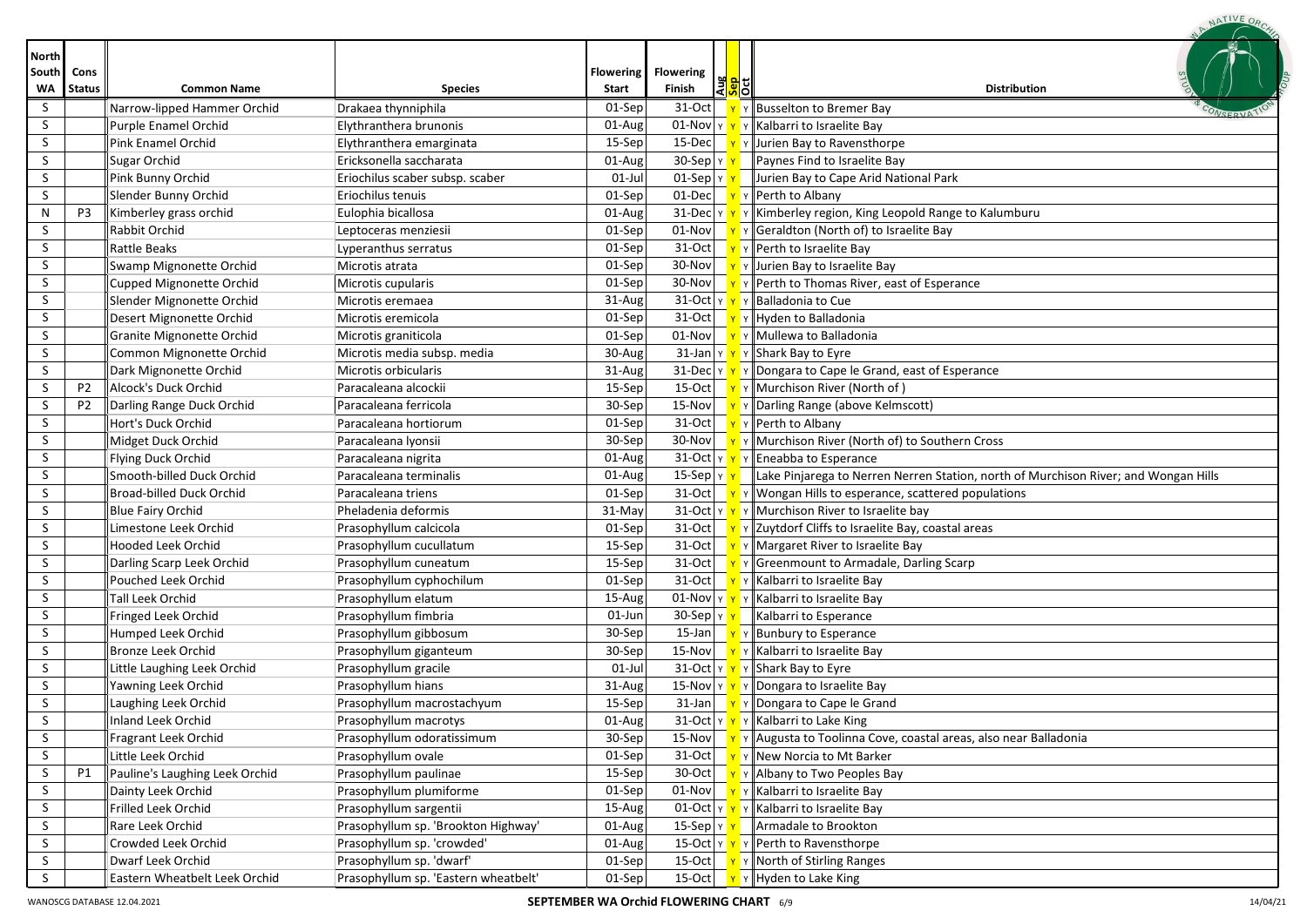| <b>North</b> |                |                                         |                                |                  |                                                    |                                                                                                        |
|--------------|----------------|-----------------------------------------|--------------------------------|------------------|----------------------------------------------------|--------------------------------------------------------------------------------------------------------|
| South        | Cons           |                                         |                                | <b>Flowering</b> | <b>Flowering</b>                                   |                                                                                                        |
| <b>WA</b>    | <b>Status</b>  | <b>Common Name</b>                      | <b>Species</b>                 | Start            | ) <mark>이 없</mark> 다<br><mark>이 어</mark><br>Finish | <b>Distribution</b>                                                                                    |
| S            |                | South Coast Leek Orchid                 | Prasophyllum sp. 'south coast' | 30-Sep           | 15-Dec                                             | Y Broke Inlet to Israelite Bay                                                                         |
| S            |                | <b>Striped Leek Orchid</b>              | Prasophyllum sp. 'striped'     | 15-Sep           | 01-Nov                                             | y Perth to Busselton                                                                                   |
| S            |                | Dark Leek Orchid                        | Prasophyllum triangulare       | 01-Sep           | $31-Oct$                                           | Y Albany to Augusta                                                                                    |
| S            |                | <b>Coastal Short Eared Snail Orchid</b> | Pterostylis actites            | $21$ -Jul        | 15-Sep $ \gamma $                                  | Perth to Israelite Bay                                                                                 |
| S            |                | Shy Greenhood                           | Pterostylis allantoidea        | 01-Aug           | $30-Sep$ $y$                                       | Between Coolgardie, Ravensthorpe and Israelite Bay                                                     |
| S            |                | Helena River Snail Orchid               | Pterostylis angulata           | 21-Aug           | 30-Oct $y \rightarrow y$                           | $\mathbf{v}$ W of York to Waroona; in seasonally moist areas on slopes to streams and winter wet flats |
| S            |                | Crowded Banded Greenhood                | Pterostylis atrosanguinea      | 01-Jun           | 30-Sep Y                                           | Katanning to Wongan Hills                                                                              |
| S.           |                | <b>Bird Orchid</b>                      | Pterostylis barbata            | $31$ -Jul        | 30-Sep Y Y                                         | Bindoon to Albany                                                                                      |
| S.           |                | Dwarf Shell Orchid                      | Pterostylis brevichila         | $01-Jul$         | 30-Sep Y Y                                         | Hyden to Mt Ragged, also west of Woodanilling                                                          |
| S            |                | <b>Short Eared Snail Orchid</b>         | Pterostylis brevisepala        | $21$ -Jul        | 07-Sep $\vert$ Y $\vert$ Y                         | Perth to Lancelin, near coastal areas                                                                  |
| S            |                | <b>Giant Snail Orchid</b>               | Pterostylis brunneola          | 15-Aug           | $30-Sep$ $v$                                       | Lake Toolibin area                                                                                     |
| S            |                | Hairy Rufous Greenhood                  | Pterostylis ciliata            | 15-Sep           | 15-Nov $\overline{Y}$                              | Y Beverley to Esperance                                                                                |
| S            |                | Darling Range Banded Greenhood          | Pterostylis crebriflora        | $01$ -Jul        | $30-Sep$ $y$                                       | Darling Range near Perth with some scattered occurrences on the Swan Coastal plain                     |
| S            |                | Slender Snail Orchid                    | Pterostylis crispula           | $01$ -Jul        | $01$ -Oct $y$                                      | $\mathbf{v}$ Perth to Albany, inland in higher rainfall areas with disjunct population at Banks Rock   |
| S            |                | Thick-sepaled Snail Orchid              | Pterostylis ectypha            | 01-Aug           | $30-Sep$ $y$                                       | Gillingara to Walpole                                                                                  |
| S            |                | Salt Lake Rufous Greehood               | Pterostylis eremaea            | 15-Sep           | $31-Oct$                                           | Y Kulin to Mollerin                                                                                    |
| S.           |                | Red-sepalled Snail Orchid               | Pterostylis erubescens         | 31-Jul           | $30-Sep y $                                        | Mandurah to Albany                                                                                     |
| S            |                | <b>Exserted Rufous Greenhood</b>        | Pterostylis exserta            | 31-Aug           |                                                    | 31-Oct $\  \mathbf{v} \times \mathbf{v} \ $ Eneabba to Hyden                                           |
| S            | P3             | <b>Plumed Bird Orchid</b>               | Pterostylis faceta             | 01-Aug           | 30-Sep YY                                          | Munglinup to Israelite Bay                                                                             |
| S            | P <sub>2</sub> | Sooty Rufous Greenhood                  | Pterostylis fuliginosa         | 30-Sep           |                                                    | 31-Oct $\mathbf{v}$ $\mathbf{v}$ Peak Charles                                                          |
| S            |                | Dwarf Bird Orchid                       | Pterostylis galgula            | 01-Aug           | $30-Sep$ $v$                                       | Eurardy Station to Peak Charles                                                                        |
| S            |                | <b>Clubbed Snail Orchid</b>             | Pterostylis glebosa            | 15-Aug           |                                                    | 30-Nov $\mathbf{v} \times \mathbf{v}$ Y Eneabba to Walpole                                             |
| S            |                | Long Sepaled Snail Orchid               | Pterostylis gracillima         | 15-Aug           |                                                    | 01-Oct $\mathbf{v} \times \mathbf{v}$ Y Denmark to Windy Harbour                                       |
| S            |                | Ravensthorpe Snail Orchid               | Pterostylis grossa             | 01-Aug           | $30$ -Sep $\vert \text{y} \vert \text{y}$          | Stirliing Range to Esperance                                                                           |
| S            | <b>P2</b>      | Herberle's Bird Orchid                  | Pterostylis heberlei           | 15-Aug           |                                                    | 15-Oct Y Y Y Gull Rock to Denmark                                                                      |
| S            |                | Insect-lipped Rufous Greenhood          | Pterostylis insectifera        | 30-Sep           |                                                    | 30-Nov $\mathbf{v} \times \mathbf{v}$ Between Karroun Hill, Ravensthorpe and Norseman                  |
| S            |                | Southwest Granite Snail Orchid          | Pterostylis jacksonii          | $15$ -Jul        | 15-Sep $\vert$ Y $\vert$ Y                         | Walpole area                                                                                           |
| S            |                | Karri Snail Orchid                      | Pterostylis karri              | 01-Aug           |                                                    | 01-Nov $\mathbf{v} \times \mathbf{v}$ Margaret River to Walpole                                        |
| S            |                | Ravensthorpe Rufous Greenhood           | Pterostylis leptochila         | 30-Sep           |                                                    | 30-Nov $\mathbf{v} \times \mathbf{0}$ Y   Ongerup to Munglinup                                         |
| S            |                | Muirs Highway Bird Orchid               | Pterostylis longicornis        | 30-Sep           |                                                    | 31-Oct $\mathbf{v} \times \mathbf{v}$ Tone river and along Muirs Hwy                                   |
| S            |                | Lort River Snail Orchid                 | Pterostylis lortensis          | 01-Aug           | 30-Sep $\vert \text{Y} \vert \text{Y}$             | Boxwood Hill to Israelite bay                                                                          |
| S            | P1             | Large-hooded Rufous Greenhood           | Pterostylis macrocalymma       | 15-Aug           |                                                    | 15-Oct $\ v\ $ $\mathbf{v}$ $\ v\ $ Galena Bridge on the Murchison River to Kalbarri                   |
| S            |                | Slender Rufous Greenhood                | Pterostylis macrosceles        | 01-Sep           |                                                    | 31-Oct $\mathbf{v}$ $\mathbf{v}$ Goomalling to Coolgardie                                              |
| S            |                | Southern Thick-sepalled Snail Orchid    | Pterostylis meridionalis       | 01-Aug           | 30-Sep $\vert \text{Y} \vert \text{Y}$             | Cape Arid to Esperance                                                                                 |
| S            |                | Small Rosette Snail Orchid              | Pterostylis microphylla        | 01-Aug           |                                                    | 31-Oct $\mathbf{v} \times \mathbf{v}$ Y Augusta to Albany                                              |
| S            |                | Midget Greenhood                        | Pterostylis mutica             | $15$ -Jul        |                                                    | 15-Oct $\mathbf{v} \times \mathbf{v}$ w Wongan Hills to the SA border                                  |
| S            |                | <b>Ruddy Hood</b>                       | Pterostylis perculta           | 15-Sep           |                                                    | 15-Nov   Y   Stirling Range to Thomas River east of Esperance                                          |
| S            |                | Painted Rufous Greenhood                | Pterostylis picta              | 15-Sep           | $15$ -Dec                                          | Y Between Moora, Woodanilling and Esperance                                                            |
| S            | P <sub>2</sub> | Mount Many Peaks snail                  | Pterostylis polyphylla         | 01-Aug           | 15-Sep $\vert$ Y                                   | Mount Manypeaks                                                                                        |
| S            |                | Mehinup Bird Orchid                     | Pterostylis precatoria         | 31-Aug           | 30-Sep Y Y                                         | Denmark to Walpole                                                                                     |
| S            |                | <b>Tall Snail Orchid</b>                | Pterostylis pyramidalis        | 15-Aug           |                                                    | 15-Oct $\mathbf{v} \times \mathbf{v}$ Perth to Walpole                                                 |
| S            |                | Jug Orchid                              | Pterostylis recurva            | 01-Aug           |                                                    | 15-Oct $\ v\ $ $\ v\ $ Geraldton to Israelite Bay                                                      |
| S            |                | Rufous Greenhood                        | Pterostylis roensis            | 15-Sep           |                                                    | 30-Nov $\mathbf{v} \times \mathbf{M}$ $\mathbf{v}$ Mt Jackson to Balladonia                            |
| S            |                | Dark Banded Greenhood                   | Pterostylis sanguinea          | 01-Jun           | 30-Sep γ γ                                         | Mullewa to Toolinna Cove                                                                               |
| S            |                | Frog Greenhood                          | Pterostylis sargentii          | $01$ -Jul        |                                                    | 31-Oct Y Y V Nerren Nerren Station to Israelite Bay                                                    |

NATIVE ORC.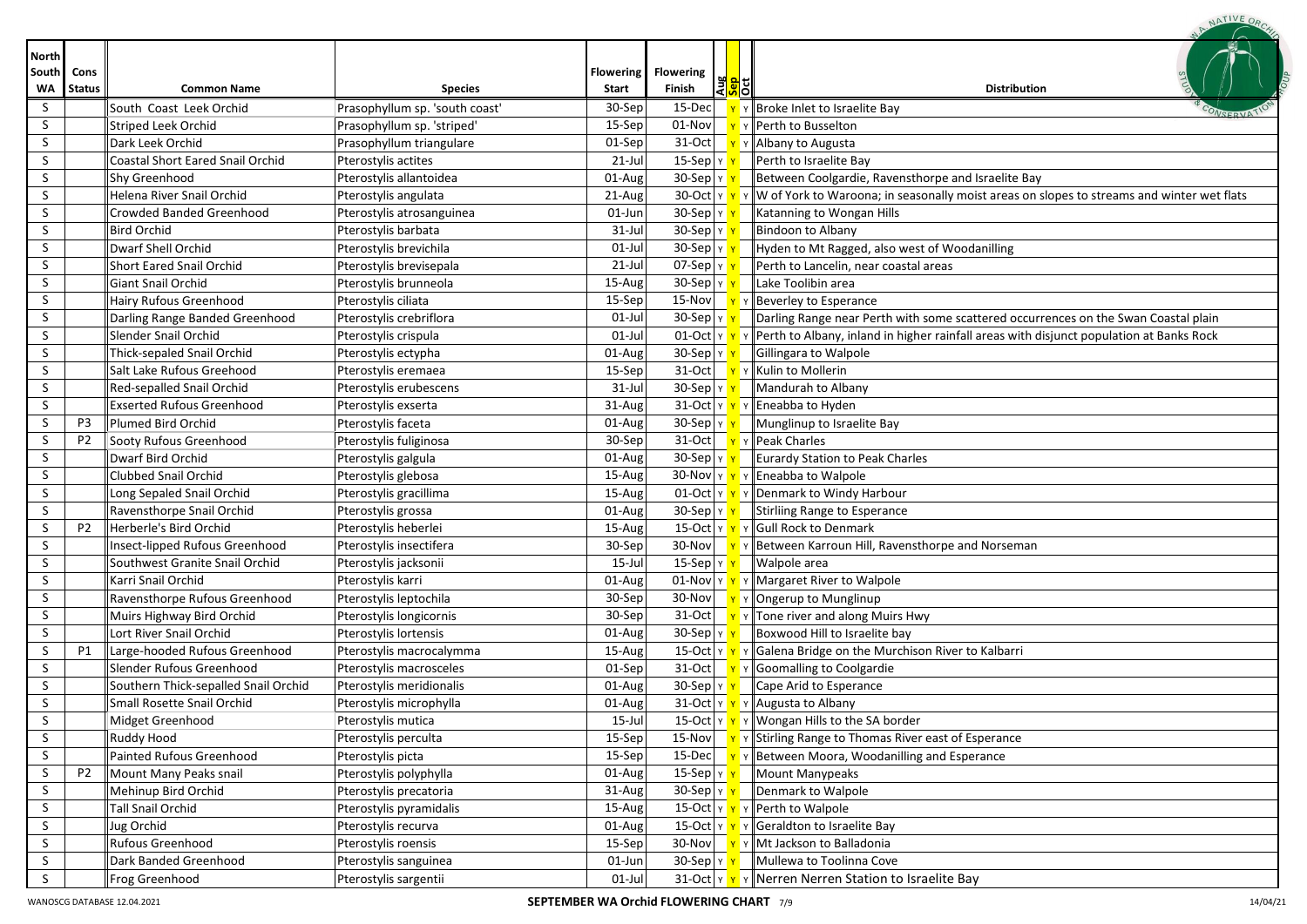|                             |                       |                                     |                                     |                           |                                                   | NATIVE OR                                                                                        |
|-----------------------------|-----------------------|-------------------------------------|-------------------------------------|---------------------------|---------------------------------------------------|--------------------------------------------------------------------------------------------------|
| <b>North</b><br>South<br>WA | Cons<br><b>Status</b> | <b>Common Name</b>                  | <b>Species</b>                      | <b>Flowering</b><br>Start | <b>Flowering</b><br> 꽃 <mark>위</mark> 리<br>Finish | <b>Distribution</b>                                                                              |
| S                           |                       | <b>Granite Bird Orchid</b>          | Pterostylis saxosa                  | 30-Sep                    | 01-Nov                                            | Y Albany to Shannon                                                                              |
| S                           | P <sub>2</sub>        |                                     | Pterostylis saxum                   | 01-Aug                    | $30-Sep$ $y$                                      | Stirling and Porongorup Ranges extending to Northcliffe                                          |
| S                           |                       |                                     | Pterostylis scabrella               | 01-Aug                    | 15-Sep $\vert$ Y                                  | Coastal strip beteween Margaret River and Albany                                                 |
| S                           |                       | <b>Elegant Snail Orchid</b>         | Pterostylis scitula                 | 01-Aug                    | 30-Sep Y                                          | Moora to Mogumber                                                                                |
| S                           |                       | Hairy Stemmed Snail Orchid          | Pterostylis setulosa                | $01$ -Jul                 | $30-$ Sep $\vert \vee \vert \vee \vert$           | $\parallel$ North of State Barrier Fence on NW Coast Highway to Balladonia and west to Brookton  |
| S                           |                       | Sinuous Bird Orchid                 | Pterostylis sigmoidea               | 30-Sep                    |                                                   | 31-Oct $\mathbf{v} \times \mathbf{0}$ > Dardanup to Augusta                                      |
| S                           |                       | <b>Bloated Snail Orchid</b>         | Pterostylis sp. 'bloated snail'     | 15-Aug                    |                                                   | $\overline{01\text{-}Oct}$ $\overline{Y}$ $\overline{Y}$ $\overline{Y}$ Perth to Margaret River  |
| S                           |                       | Boyup Bird Orchid                   | Pterostylis sp. 'Boyup'             | 01-Sep                    |                                                   | 31-Oct $\mathbf{v} \times \mathbf{A}$ $\mathbf{v}$ $\mathbf{A}$ and $\mathbf{v}$ at $\mathbf{A}$ |
| S                           |                       | Chocolate Flowered Rufous Greenhood | Pterostylis sp. 'chocolate'         | 15-Sep                    | $15$ -Oct                                         | <mark>Y</mark> Y Karonie area                                                                    |
| S.                          |                       | Fine-Sepaled Snail Orchid           | Pterostylis sp. 'fine sepals'       | 01-Aug                    | 30-Sep YY                                         | Perth to Bindoon                                                                                 |
| S                           |                       | Fawn Rufous Greenhood               | Pterostylis sp. 'large fawn'        | 15-Sep                    | $31-Oct$                                          | Y Karonie area                                                                                   |
| S                           |                       | Limestone Snail Orchid              | Pterostylis sp. 'limestone'         | 01-Aug                    | $30-Sep$ $y$                                      | Yanchep to Dunsborough, growing in sand over limestone.                                          |
| S                           |                       | Kalbarri Rufous Greenhood           | Pterostylis sp. 'Murchison'         | 15-Aug                    |                                                   | 15-Oct Y Y Y Kalbarri to Shark Bay                                                               |
| S                           |                       | <b>Nullabor Rufous Greenhood</b>    | Pterostylis sp. 'Nullarbor'         | 01-Sep                    | $31-Oct$ $v$                                      | Y Sparsely shrubby plains on limestone between Nundroo SA and Eyre WA                            |
| S                           |                       | Paynes Find Rufous Greenhood        | Pterostylis sp. 'Paynes Find'       | 15-Aug                    | $30-Sep$ $v$                                      | Wubin to Mt Magnet                                                                               |
| S                           |                       | Caldyanup Snail Orchid              | Pterostylis sp. 'robust'            | 01-Sep                    | $31$ -Oct $\overline{y}$                          | Y   Walpole, Augusta to Manjimup                                                                 |
| S                           |                       | Skinny Snail Orchid                 | Pterostylis sp. 'skinny'            | 01-Aug                    | $30-Sep   Y$                                      | Perth to Mt Barker                                                                               |
| S.                          |                       | Granite Loving Snail Orchid         | Pterostylis sp. 'southern granites' | 01-Aug                    | 30-Sep Y                                          | Manjimup to Hopetoun                                                                             |
| S.                          |                       | Sparse Bird Orchid                  | Pterostylis sp. 'sparse'            | 01-Aug                    | 30-Sep Y                                          | Dardanup to Walpole                                                                              |
| S                           |                       | Spoon-lipped Rufous Greenhood       | Pterostylis spathulata              | 15-Sep                    | 31-Oct $\frac{1}{11}$                             | Y Mullewa to Fitzgerald River                                                                    |
| S                           |                       | Eastern Swamp Snail Orchid          | Pterostylis telmata                 | 31-Aug                    | $30-Sep$ $y$                                      | <b>Esperance to Israelite Bay</b>                                                                |
| S.                          |                       | <b>Brittle Snail Orchid</b>         | Pterostylis timothyi                | $01$ -Jul                 | $30-Sep$ $v$                                      | Kojonup to Esperance and north to Babakin                                                        |
| S.                          |                       | Dainty Brown Rufous Greenhood       | Pterostylis tryphera                | 15-Sep                    | $31$ -Oct $\overline{y}$                          | Y Kalbarri to Eyre                                                                               |
| S                           |                       | <b>Bearded Bird Orchid</b>          | Pterostylis turfosa                 | 30-Sep                    | 30-Nov $\overline{Y}$                             | Y Bunbury to East Mt Barren                                                                      |
| S                           | P <sub>2</sub>        | Long-leaved Snail Orchid            | Pterostylis tylosa                  | 01-Aug                    | 07-Sep  Y   Y                                     | Mt Chudalup south of Northcliffe                                                                 |
| S                           | P <sub>3</sub>        | Green Spoon-lipped Rufous Greenhood | Pterostylis virens                  | 01-Sep                    | $31-Oct$ $v$                                      | $\mathbf{v}$ Peak Charles to Hospital Rocks west of Menzies                                      |
| S                           |                       | <b>Banded Greenhood</b>             | Pterostylis vittata                 | 15-Apr                    | $30-$ Sep $\frac{1}{x}$                           | Perth to Balladonia                                                                              |
| S                           |                       | Eastern Granite Snail Orchid        | Pterostylis voigtii                 | $01$ -Jul                 | $01-Sep$ $y$ $y$                                  | Esperance to Israelite Bay                                                                       |
| S                           | P1                    | Eastern Granite Rufous Greenhood    | Pterostylis xerampelina             | 15-Sep                    |                                                   | 31-Oct $\mathbf{v} \times \mathbf{v}$   Jaurdi to Salmon Gums and east to Karonie                |
| S                           | P <sub>2</sub>        | <b>Striped Rufous Greenhood</b>     | Pterostylis zebrina                 | $\overline{15}$ -Sep      |                                                   | 31-Oct $\mathbf{v} \times \mathbf{K}$ Y Kalgarin to Mt Ridley                                    |
| S                           |                       | Red Beaks                           | Pyrorchis nigricans                 | 01-Aug                    |                                                   | 31-Oct $\ v\ $ $\ v\ $ Shark Bay to Israelite Bay                                                |
| S                           |                       | Lemon-scented Sun Orchid            | Thelymitra antennifera              | $01$ -Jul                 |                                                   | 31-Oct $\ v\ $ $\ v\ $ Shark Bay to Israelite Bay                                                |
| S                           |                       | Leopard Orchid                      | Thelymitra benthamiana              | 01-Sep                    |                                                   | 30-Nov $\mathbf{v} \times \mathbf{v}$ Y Northampton to Israelite Bay                             |
| S                           |                       | Shirt Orchid                        | Thelymitra campanulata              | 01-Sep                    |                                                   | 31-Oct $\ \mathbf{v}\ $ Y Waroona to Kalbarri, also Stirling Range to Israelite Bay              |
| $\varsigma$                 |                       | Lilac Sun Orchid                    | Thelymitra cornicina                | 31-Aug                    |                                                   | 31-Oct $\mathbf{v} \times \mathbf{v}$ Perth to Hopetoun                                          |
| S                           |                       | Blue Lady Orchid                    | Thelymitra crinita                  | 01-Sep                    |                                                   | 31-Dec $\mathbf{v} \times \mathbf{B}$ > Bindoon to Esperance                                     |
| S.                          |                       | <b>Twisted Sun Orchid</b>           | Thelymitra flexuosa                 | $01-Sep$                  |                                                   | 31-Oct   <b>Y</b> Y   Kalbarri to Israelite Bay                                                  |
| S                           |                       | Scarp Sun Orchid                    | Thelymitra frenchii                 | $15-Sep$                  |                                                   | 31-Oct $\mathbf{v} \times \mathbf{A}$ The Theorem and all to Jarrahdale, Darling Range           |
| S                           |                       | Coastal Sun Orchid                  | Thelymitra granitora                | $01-Sep$                  |                                                   | 31-Oct $\ \mathbf{v}\ $ $\mathbf{v}$ $\ $ Meelup to Israelite Bay, also NE of Esperance          |
| S                           |                       | Wandoo Sun Orchid                   | Thelymitra latiloba                 | 15-Sep                    |                                                   | 31-Oct $\mathbf{v} \times \mathbf{v}$ Dumbleyung to Wongan Hills                                 |
| S                           |                       | Scented Sun Orchid                  | Thelymitra macrophylla              | 31-Aug                    |                                                   | 31-Oct $\mathbf{v} \times \mathbf{v}$ Perth to Albany                                            |
| S.                          |                       | Eastern Curly Locks                 | Thelymitra maculata                 | $31$ -Jul                 |                                                   | 01-Sep $\vert \mathbf{v} \vert \mathbf{v} \vert$ Watheroo to Ongerup                             |
| S                           | P1                    | Crystal Brook Star Orchid           | Thelymitra magnifica                | 30-Sep                    |                                                   | 31-Oct $\mathbf{v} \times \mathbf{0}$ Y Darling Scarp, east of Perth                             |
| S                           |                       | Plum Orchid                         | Thelymitra mucida                   | 15-Sep                    |                                                   | 30-Nov $\mathbf{v}$ $\mathbf{v}$ Three Springs to Albany                                         |
| S                           |                       | Western Azure Sun Orchid            | Thelymitra occidentalis             | 01-Sep                    |                                                   | 30-Nov   <b>Y</b> Y   Cranbrook to Eyre                                                          |